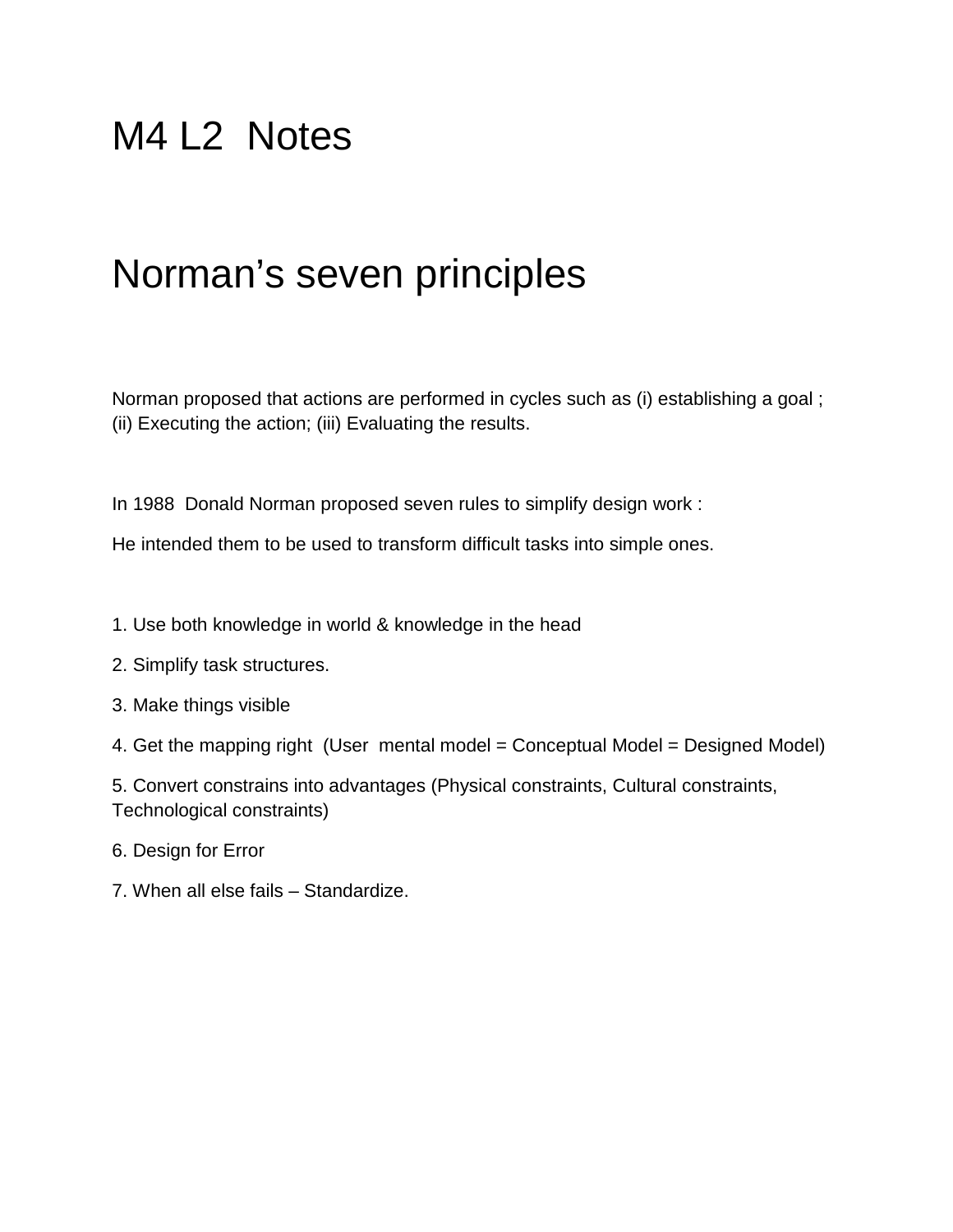**Models of Interaction.**

Norman's HCI model consists of three types:

## **User's Mental Model ; System Image Model ; Conceptual Model.**

The User's Mental Model is the model of a machine's working that a user creates whenlearning and using a computer. It is not technically accurate. It may also be not stable over time. User's mental models keep changing, evolving as learningcontinues.

In a way Mental Models are models people have of themselves, others and environment.

The mental model of a device is formed by interpreting its perceived actions and is a visiblestructure.

The System image Model is the visible physical part of the computing system / device.

The Conceptual Model. This is the technically accurate model of the computer / device / system created by designers / teachers/researchers. For their specific internal technical use. Users too have a Conceptual model but it is their mental model unless the user is a technically qualified as the evaluator. In a way as far a the user is concerned mental models and conceptual models are inherent to each other. Designer's too have Mental models of the system. So a Conceptual model of the system needs to be as close as possible to the System's Image Model.

A good device / system will emerge when the starting point of the design process is the user- his/her mental model' ( in turn derived through user research- task analysis , walk thoughts Contextual inquiry etc) being the basis of the system image and its conceptual model.

The Conceptualisation of the Designer had in his/her mind is called the *design model* .

The User model (what the user develops in the self to explain the operation of the system) and the system image (the system's appearance, operation way it responds is usually a blend of the users mental model and